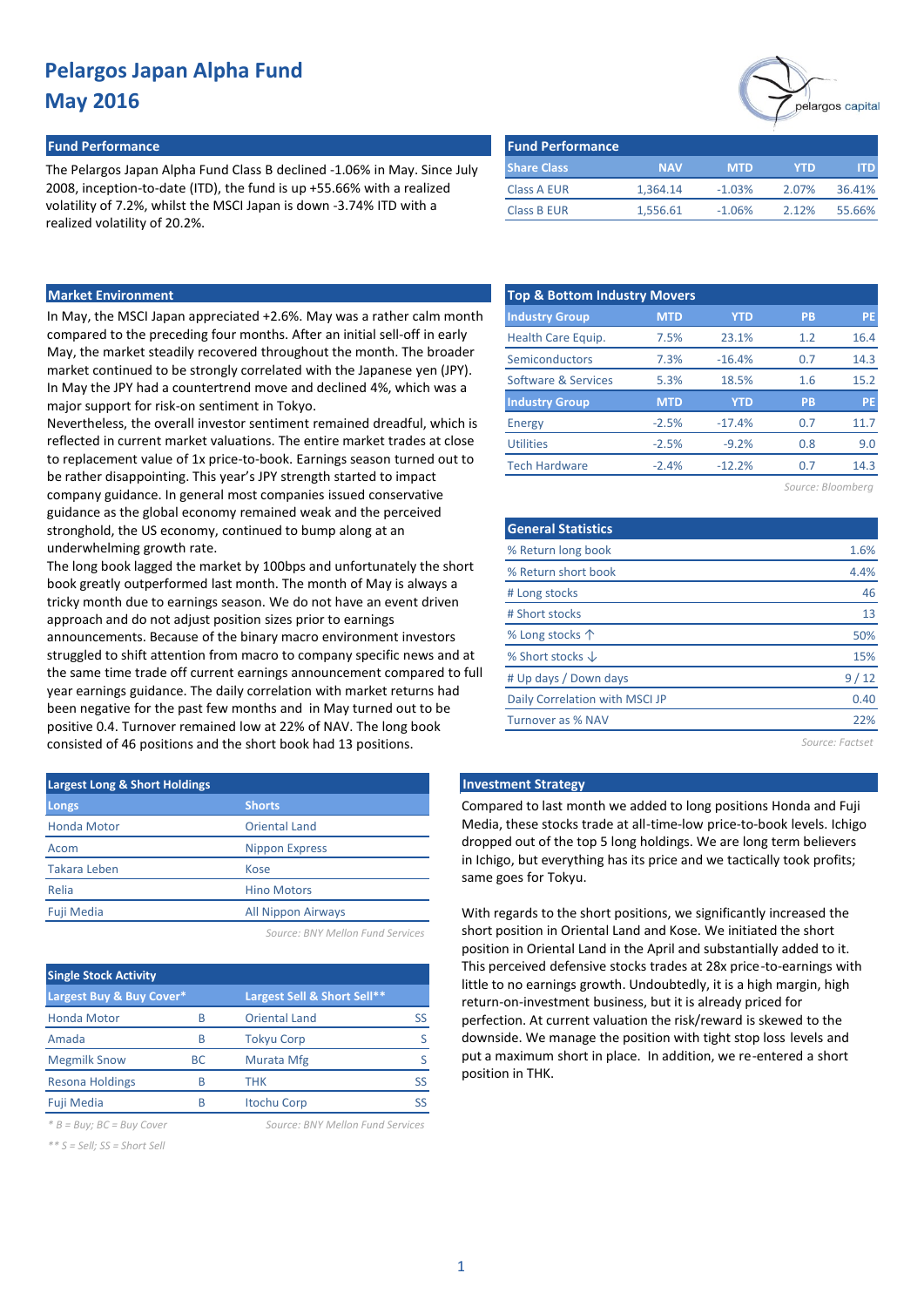#### **Investment Strategy**

Toshiba Plant System (TPS) has gotten little attention in our newsletter over the past two years. However, in May it was the best contributing stock. We have owned TPS for many years and visit the company on a regular basis. TPS is a specialist engineering company with exposure to power generation, be it nuclear, solar or thermal. It is an asset light business model with good margins (8- 9%) and decent return-on-equity (9-10%), trading at 1.3x price-tobook and 12x price-to-earnings. Not extremely cheap based on multiples, but once cash and cash proxies are taken into account, which amounts to 2/3 of market cap, the stock is a steal. Nomura resumed coverage with a punchy price target which pushed the stock price higher. Takara Leben and Acom continued to perform well and added a combined 50bps.

With regards to the negative contributors, the Megmilk Snowbrand rallied 37% in May and despite it being a small position we lost 20bps. This outrageously expensive stock had decent earnings upgrades due to the fashionable, high growth Yogurt drinks product. These drinks are considered functional food and everything in this category enjoys strong growth with good margins.

| Value Factor Performance* |          |                           |       |               |                  |            |  |  |  |  |  |
|---------------------------|----------|---------------------------|-------|---------------|------------------|------------|--|--|--|--|--|
|                           |          | P/E EV/EBITDA P/B Div Yld |       |               | <b>EV/IC</b>     | <b>FCF</b> |  |  |  |  |  |
| <b>MoM</b>                | 1.3%     | $0\%$                     | $0\%$ | $-4.1\%$      | $-0.6%$          | 0.5%       |  |  |  |  |  |
| YoY                       | $-8.0\%$ | $-8%$                     |       | $-6\% -1.2\%$ | $-5.5%$          | 0.1%       |  |  |  |  |  |
|                           |          |                           |       |               | Source: Factset* |            |  |  |  |  |  |



Cumulative Percentage Return 12 month rolling



*Source: Factset\**



| <b>Top Gainers &amp; Losers</b> |  |        |                     |   |         |  |  |  |  |  |
|---------------------------------|--|--------|---------------------|---|---------|--|--|--|--|--|
| <b>Gainers</b>                  |  | $CTR*$ | <b>Losers</b>       |   | $CTR*$  |  |  |  |  |  |
| <b>Toshiba Plant</b>            |  | 0.3%   | <b>Megmilk Snow</b> | S | $-0.2%$ |  |  |  |  |  |
| Takara Leben                    |  | 0.3%   | Murata              |   | $-0.2%$ |  |  |  |  |  |
| <b>Ichigo Hotel REIT I L</b>    |  | 0.3%   | <b>Tokyo Ohka</b>   |   | $-0.1%$ |  |  |  |  |  |
| Acom                            |  | 0.2%   | Kikkoman            |   | $-0.1%$ |  |  |  |  |  |
| Maruichi ST                     |  | 0.2%   | Yamada Denki        |   | $-0.1%$ |  |  |  |  |  |

*\*CTR = Contribution Source: Factset*



*Source: UBS PAS*

#### **Style Performance**

On a daily basis we track a number of style factors based on our proprietary quant model. This helps us to detect dislocation within the market. In addition, it helps our understanding of style trends and investor's behavior in Japan.

In May, the value factor continued to show rather mixed results. Priceto-Book was just flat month-on-month and down substantially on a 12 month basis. Low Enterprise Value-to-Earnings Before Interest Tax Depreciation and Amortization (EV/EBITDA) was flat as well. Only low Price-to-Earnings (P/E) stocks performed well last month, although on a year-on-year basis the factor is still very poor.

The EV/EBITDA of the long book is 8.3x compared to 10.8x for the short book. The dividend yield of the long book is 2.4% compared to 1.7% in the short book.

The price-to-book (P/B) spread remained similar to last month with the long book's P/B of 1.5x compared to 2.1x for the short book. Given our value approach we have a strong preference for cash rich companies. The overall market trades at a price-to-book of 1.1x. Our circle of competence, our fundamentally restricted investment universe, includes only few financials. Our own investment universe has a median PB of 1.3x and average PB of 1.7x, largely due to our limited interest in, currently very inexpensive, banks.

As of end of April the momentum exposure (spread between long and short book) is significantly higher. On a 9-month basis the long book is up 4.4% and the short book down-4.7%.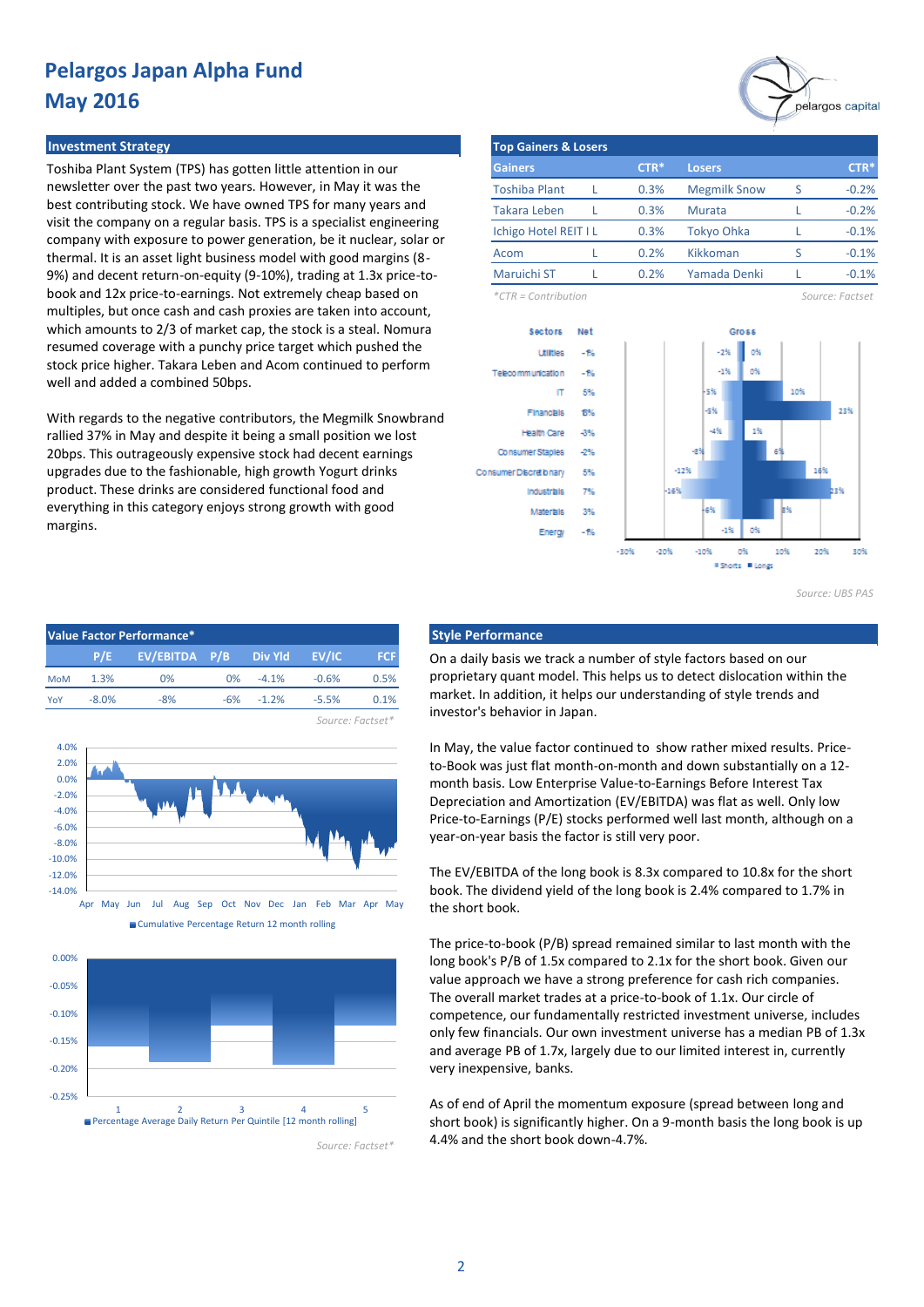#### **Risk Measurement and Management Fund Overview Fund Overview**

The chart below shows the rolling 12-month net and gross exposure for the fund. The exposures are shown as 10 (trading) days moving averages. At the end of May the gross exposure stood at 143%, the delta adjusted gross exposure was 153%, somewhat lower compared to the prior month. The net exposure stood at 40%. Including the long Nikkei225 put option strike 17000, the delta adjusted net exposure stood at 29%. The REIT exposure, consisting of Ichigo Hotel, Ichigo Office, Kenedix Office and Kenedix Retail, amounted to 8% in total.

The ex-ante volatility based on daily data over the past 1 year was just 5.5% with an ex-ante beta of just 0.1. Partly because of the REIT exposure, and the fund's lack of bank exposure, the beta of the long book was 0.78. Historically, we have had a preference for being long low beta stocks.



Price to Earnings (PE) EV/EBITDA Price to Book (PB) Dividend Yield EV/IC 1 month momentum 6 month momentum 9 month momentum Earnings momentum (1M) Earnings momentum (3M) **CFROI** Cash/MarketValue *Source: Factset* **Style Exposure** Beta Volatility Debt-to-equity *Source: UBS PAS* 1.0 2.7 **Long** 14.8 4.4 **Long** -11.3 8.3 1.4 1.5 2.4 7% 17.7% 0.78 0.87 19.2% 37% -1.9 2.0 0.4 -8.8  $-4.7$ -7.7 **Short** 20.1 1.7 10.8 2.1 **Short** -6.8 6.9% 9.3% 33.7% 22.7%

| <b>Risk Statistics Delta Adjusted</b>     |      |
|-------------------------------------------|------|
| Volatility (ex-ante; 3 months daily data) | 5.5% |
| Volatility (ex-ante; 5yr monthly data)    | 6.1% |
| Var (99%, 5 days)                         | 1.3% |
| Beta (ex-ante)                            |      |
|                                           |      |

*Source: BNY Mellon Fund Services\* Source: GS and UBS PAS*

#### **Outlook**

*Strategic Framework - Outlook 1st half of 2016* 

In our opinion, the six year bull cycle in global equities is over. Last year's correction was the initial leg down in a cyclical bear market. The FED induced policy divergence resulted in universal US dollar strength and a substantial drain on global US dollar liquidity. With such drastic tightening, commodity prices collapsed and related credit suffered. We think, this cycle is only mid-way and it will end with a major liquidity event. Investors across asset classes are in the process of re-pricing risk, not only economic risk but also liquidity risk. The period of central banks suppressing risk premia through monetary activism has come to a halt and the price we pay for ultra low interest rates is capital mis-allocation. In our opinion, the US FED's 'normalization' of interest rates is built on the faulty assumption that the US economy can stand on its own feet. Due to central banks' intervention it is impossible to distinguish noise from signal. For us, it seems that the US recovery is asset price led and therefore a phony construct, which easily unravels once asset prices revert. 2016 has all the hallmarks of a proper cyclical bear market.

#### *Tactical assessment*

Admittedly equity markets globally performed much better than we had anticipated. Within our base case of a cyclical bear market in mind, we did not expect risk assets to bounce so far for so long. Capital markets remain in a precarious situation with liquidity mismatches and central banks masking the fault lines. The Abenomics trade is no more and policy markets are back to square one. In order to prop up asset prices once more, policy makers will have to come up with even a bigger bazooka, too bad a bazooka can only be fired once. Maybe our dear central bankers wish to deploy the heavy artillery and start dropping confetti from helicopters. Undoubtedly, risk aversion will return at some point and the kneejerk reaction will be more confetti for everybody. The only sustainable rock bottom will be a level of cheapness at which investors refuse to sell and strong hands regain control. The Japanese market trading at replacement value is an excellent starting point as we find quality stocks trading at multiples below 2008 levels.

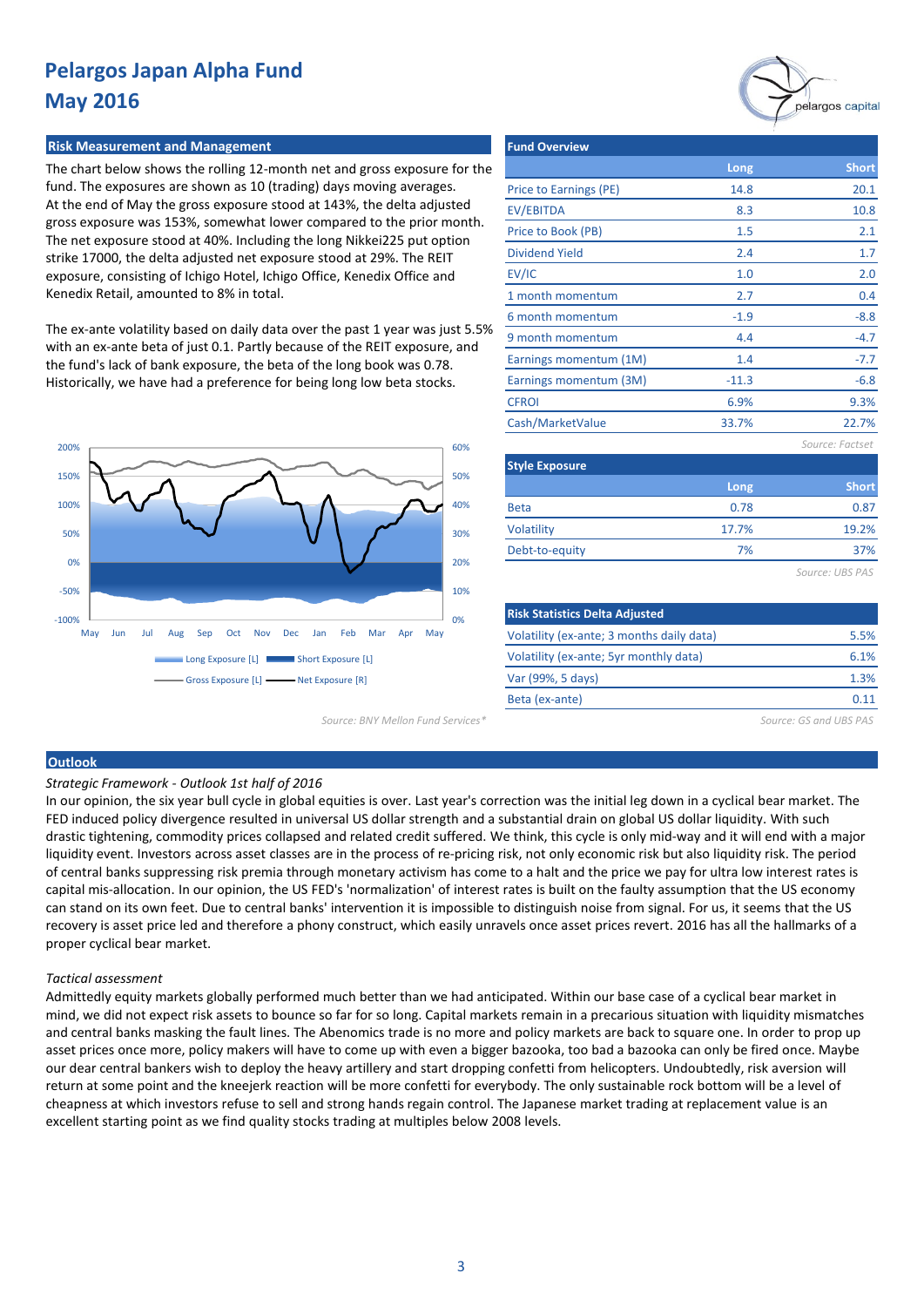

**Historic Fund Performance (Monthly)**

|                    | Jan      | Feb      | Mar      | Apr      | <b>May</b> | Jun      | Jul      | Aug      | Sep      | Oct      | <b>Nov</b> | Dec      |
|--------------------|----------|----------|----------|----------|------------|----------|----------|----------|----------|----------|------------|----------|
| <b>Class A EUR</b> |          |          |          |          |            |          |          |          |          |          |            |          |
| 2016               | 1.35%    | 0.88%    | 1.08%    | $-0.20%$ | $-1.03%$   |          |          |          |          |          |            |          |
| 2015               | $-1.28%$ | 4.85%    | $-0.32%$ | 3.21%    | 2.54%      | $-1.63%$ | $-3.07%$ | $-3.05%$ | 2.42%    | 1.83%    | 2.16%      | $-1.62%$ |
| 2014               | $-3.21%$ | $-0.64%$ | $-0.59%$ | $-1.03%$ | $-2.28%$   | 1.40%    | 0.19%    | $-0.64%$ | 2.01%    | $-1.94%$ | $-1.28%$   | 0.92%    |
| 2013               | 4.99%    | $-0.58%$ | 6.55%    | 6.10%    | $-1.05%$   | $-0.78%$ | 0.26%    | $-0.91%$ | 1.08%    | $-0.79%$ | 1.35%      | 1.61%    |
| 2012               | $-1.43%$ | 3.77%    | 1.31%    | $-1.26%$ | $-3.88%$   | 1.72%    | 0.79%    | 0.89%    | 1.28%    | 0.54%    | 2.53%      | 3.78%    |
| 2011               | 0.84%    | $-0.06%$ | $-1.56%$ | 0.10%    | $-0.19%$   | 0.38%    | $-0.01%$ | $-3.68%$ | 0.64%    | $-0.41%$ | $-2.64%$   | 1.64%    |
| 2010               | 0.65%    | $-0.25%$ | 3.27%    | 3.16%    | $-2.71%$   | $-1.27%$ | 1.12%    | $-0.39%$ | 0.82%    | 1.03%    | 1.28%      | 1.75%    |
| 2009               | 0.35%    | 1.62%    | $-0.76%$ | $-0.71%$ | 0.98%      | 1.03%    | $-1.84%$ | 2.07%    | $-1.61%$ | $-0.40%$ | $-3.37%$   | 3.19%    |

#### **Class B EUR**

| 2016 | 1.27%    | 0.92%    | 1.18%    | $-0.19%$ | $-1.06%$ |          |          |          |          |          |          |          |
|------|----------|----------|----------|----------|----------|----------|----------|----------|----------|----------|----------|----------|
| 2015 | $-1.24%$ | 4.89%    | $-0.27%$ | 3.25%    | 2.57%    | $-1.67%$ | $-2.94%$ | $-3.01%$ | 2.46%    | 1.88%    | 2.06%    | $-1.42%$ |
| 2014 | $-3.16%$ | $-0.60%$ | $-0.56%$ | $-0.99%$ | $-2.24%$ | 1.44%    | 0.23%    | $-0.60%$ | 2.06%    | $-1.89%$ | $-1.24%$ | 0.96%    |
| 2013 | 5.35%    | $-0.58%$ | 6.98%    | 6.48%    | $-1.07%$ | $-0.78%$ | 0.31%    | $-0.92%$ | 1.18%    | $-0.80%$ | 1.46%    | 1.73%    |
| 2012 | $-1.38%$ | 3.81%    | 1.35%    | $-1.21%$ | $-3.83%$ | 1.76%    | 0.84%    | 0.93%    | 1.32%    | 0.58%    | 2.50%    | 4.06%    |
| 2011 | 0.93%    | $-0.03%$ | $-1.55%$ | 0.14%    | $-0.14%$ | 0.42%    | 0.03%    | $-3.63%$ | 0.69%    | $-0.38%$ | $-2.60%$ | 1.68%    |
| 2010 | 0.73%    | $-0.23%$ | 3.52%    | 3.39%    | $-2.83%$ | $-1.31%$ | 1.23%    | $-0.37%$ | 0.91%    | 1.13%    | 1.40%    | 1.89%    |
| 2009 | 2.07%    | 1.67%    | $-0.73%$ | $-0.67%$ | 1.34%    | 1.13%    | $-1.93%$ | 2.24%    | $-1.68%$ | $-0.39%$ | $-2.99%$ | 2.84%    |
| 2008 |          |          |          |          |          |          | 0.96%    | $-1.35%$ | 1.40%    | 3.44%    | 0.52%    | 1.39%    |

| <b>Historic Fund Performance (Yearly)</b> |       |       |           |        |               |      |       |       |       |  |
|-------------------------------------------|-------|-------|-----------|--------|---------------|------|-------|-------|-------|--|
|                                           | 2016  | 2015  | 2014      | 2013   | 2012          | 2011 | 2010  | 2009  | 2008  |  |
| <b>Class A EUR</b>                        | 2.07% | 5.81% | $-6.99\%$ | 18.86% | 10.24% -4.96% |      | 8.66% | 0.36% |       |  |
| <b>Class B EUR</b>                        | 2.12% | 6.36% | $-6.52%$  | 20.57% | 10.95% -4.48% |      | 9.67% | 2.75% | 6.46% |  |

| <b>Investment Manager</b>         |
|-----------------------------------|
| <b>Legal Status</b>               |
| <b>Fiscal Status</b>              |
| <b>Dividend Policy</b>            |
| <b>Base Currency</b>              |
| <b>ISIN Class A EUR</b>           |
| <b>ISIN Class B EUR</b>           |
| <b>Inception Date Class A EUR</b> |
| <b>Inception Date Class B EUR</b> |

### **Company Facts Firm AUM in EUR Performance Fee Class A** 20% subject to High Waterman B **Firm AUM in USD**

#### **Fund Description**

| <b>Investment Strategy</b>  |
|-----------------------------|
| <b>Investment Style</b>     |
| <b>Investment Objective</b> |

# **Investment Manager Capital Size in EURR Size in EURR Size in EURR Size in EURR Size in EURR Size in EURR Size in EURR FGR (fund for joint account) VBI** (tax exempt) **Dividend Policy** Reinvestment January 2009

#### **Equity Long/Short Investment Style Value with a twist <b>Depositary Depositary** Bank of New York Mellon Capital appreciation through investing in long/short positions in Japanese securities 4

## Fund Facts Fund Facts

| <b>Investment Manager</b>         | <b>Pelargos Capital</b>      | <b>Fund Size in EUR</b>                   | €90,294,457                                |
|-----------------------------------|------------------------------|-------------------------------------------|--------------------------------------------|
| <b>Legal Status</b>               | FGR (fund for joint account) | <b>Fund Size in USD</b>                   | \$100,578,995                              |
| <b>Fiscal Status</b>              | VBI (tax exempt)             | <b>Participations Outstanding Class A</b> | 236                                        |
| <b>Dividend Policy</b>            | Reinvestment                 | <b>Participations Outstanding Class B</b> | 57,800                                     |
| <b>Base Currency</b>              | <b>EUR</b>                   | <b>Minimum Subscription Class A</b>       | <b>EUR 10,000</b>                          |
| <b>ISIN Class A EUR</b>           | NL0009051887                 | <b>Minimum Subscription Class B</b>       | <b>EUR 10,000</b>                          |
| <b>ISIN Class B EUR</b>           | NL0001118015                 | <b>Dealing Day</b>                        | First business day of each month           |
| <b>Inception Date Class A EUR</b> | January 2009                 | <b>Subscription</b>                       | Any dealing day, 5 business days notice    |
| <b>Inception Date Class B EUR</b> | <b>July 2008</b>             | <b>Redemption</b>                         | 15 business days notice                    |
|                                   |                              | <b>Management Fee Class A</b>             | 1.5%                                       |
| <b>Company Facts</b>              |                              | <b>Management Fee Class B</b>             | 1.0%                                       |
| <b>Firm AUM in EUR</b>            | €1,501,457,581               | <b>Performance Fee Class A</b>            | 20% subject to High Watermark              |
| <b>Firm AUM in USD</b>            | \$1,672,473,600              | <b>Performance Fee Class B</b>            | 15% subject to High Watermark              |
|                                   |                              | <b>Early Redemption Fee</b>               | max 1% (accrues to Fund)                   |
|                                   |                              | <b>Lock-up Class B</b>                    | 1 year                                     |
| <b>Portfolio Managers</b>         |                              | <b>Service Providers</b>                  |                                            |
| <b>Richard Dingemans</b>          |                              | <b>Prime Brokers</b>                      | <b>UBS AG, Goldman Sachs International</b> |
| <b>Michael Kretschmer</b>         |                              | <b>Administrator</b>                      | <b>BNY Mellon Fund Services</b>            |
|                                   |                              | <b>Accountant</b>                         | PricewaterhouseCoopers                     |
| <b>Fund Description</b>           |                              | Legal                                     | De Brauw Blackstone Westbroek N.V.         |
| <b>Investment Strategy</b>        | <b>Equity Long/Short</b>     | <b>Title Holder</b>                       | <b>SGG Netherlands N.V.</b>                |
|                                   |                              |                                           |                                            |